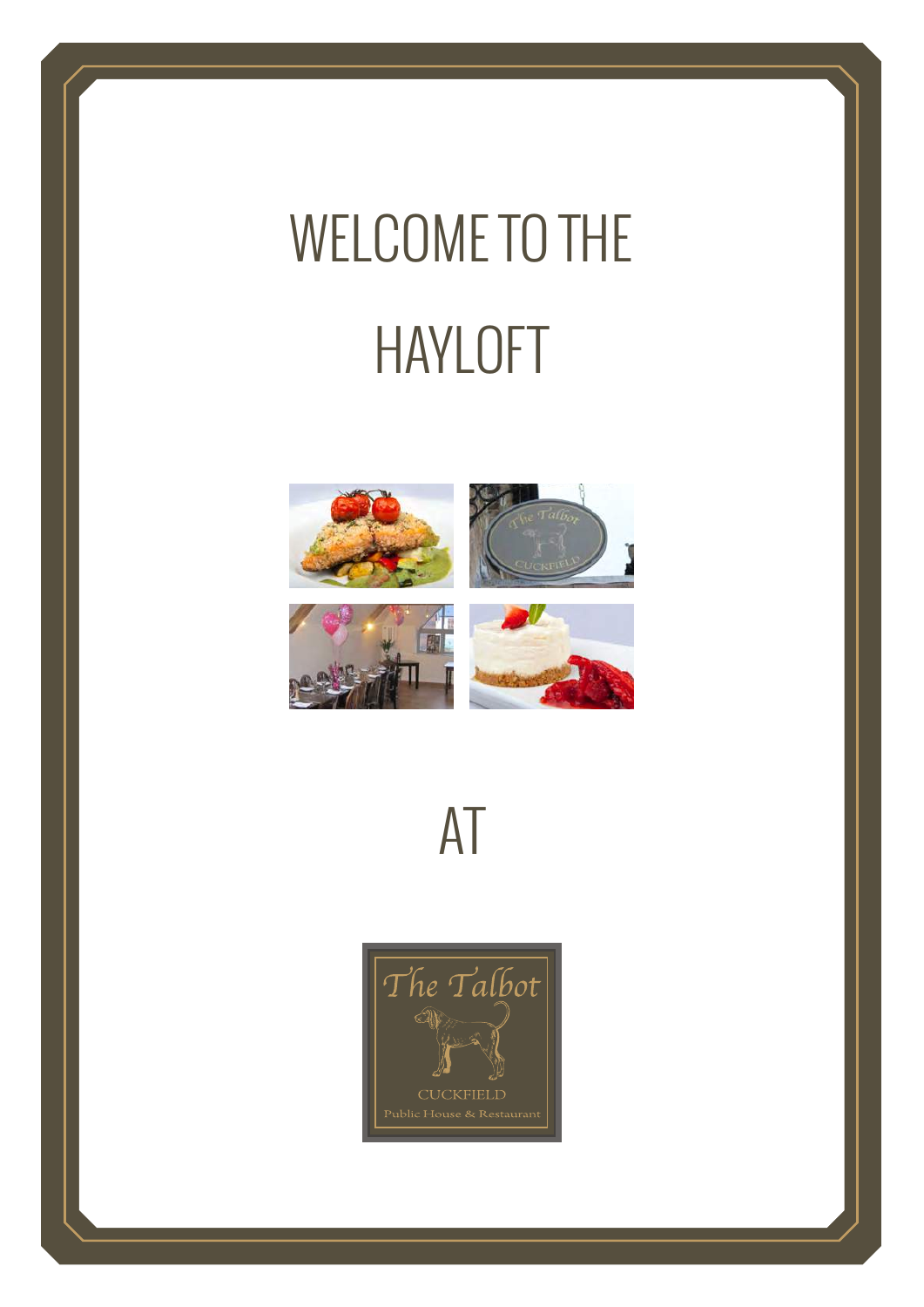

### WELCOME TO THE HAYLOFT FUNCTION ROOM

Situated in the heart of Cuckfield Village, the Talbot Public House and Restaurant serves a wonderful range of lunch, bar and dinner menus... and of course our traditional Sunday lunch. Add our extensive wine list, regional ales and relaxed atmosphere, there is no place better to entertain friends, family and colleagues.

In addition we have a beautiful function space, The Hayloft, available for private hire. With its oak beams, high ceiling & wooden floors, there is no better place to hold your wedding, birthday party, anniversary celebration or private dinner party. We can comfortably seat 80 guests for formal dining or 100 for an informal buffet.

The space is of course ideal for quiz nights, business meetings and social events.

We have listed below a small selection of menus available for The Hayloft; of course we would be happy to design bespoke alternatives to suit your individual requirements and tastes.

You are welcome to provide your own entertainment for any booking; however we can play any music supplied for your event.

Please note that all prices quoted include VAT



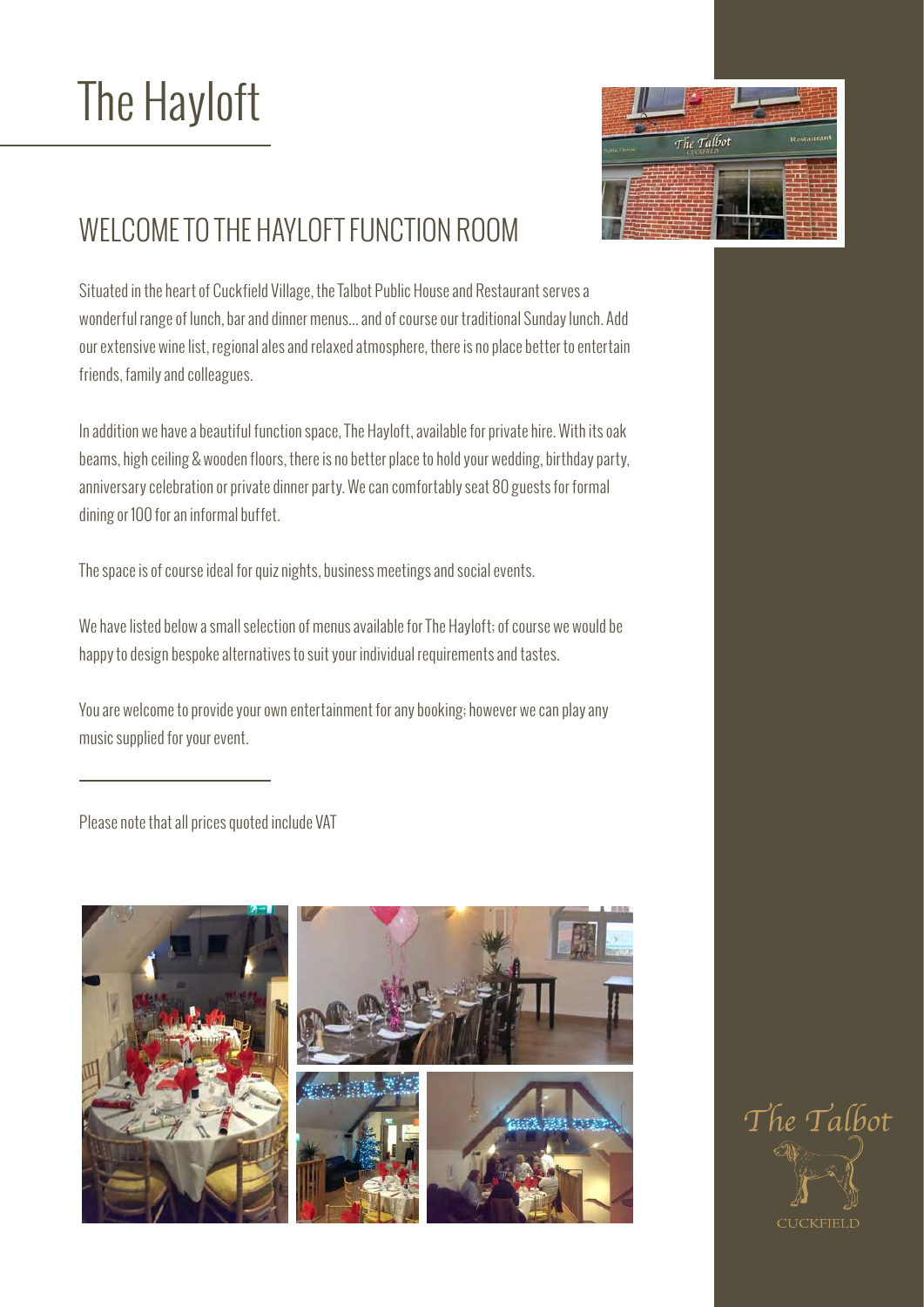### AFTERNOON TEA

£16.50 per person

#### SELECTION OF FINGER SANDWICHES

Smoked Salmon, Black Pepper & Dill Mayonnaise Honey Roasted Gammon & Tomato Chicken with Tarragon Free Range Egg & Micro Cress Rare Roast Beef, Horseradish & Watercress

Homemade Sausage Rolls

#### SELECTION OF SCONES & CAKES FROM THE FOLLOWING

Plain & Fruit Scones topped with Lemon Curd and Raspberry Preserve Rich Farmhouse Fruit Cake Elderflower & Raspberry Sponge Chocolate Praline Delice Frosted Carrot Cake Fruit Tartlets Bakewell Tart

Filter Coffee & a Selection of Teas & Infusions Carafes of Iced Water

#### INCLUDE A GLASS OF PROSECCO VIGNAL SPUMANTE

£20.00 per person

#### ADD A FINE SUSSEX CHEESE BOARD

£5.50 per person Additional course of a Shared Cheese Platter to tables Selection of Fine Sussex and English Farmhouse Cheese with Biscuits, Fresh Fruit & Homemade Chutneys



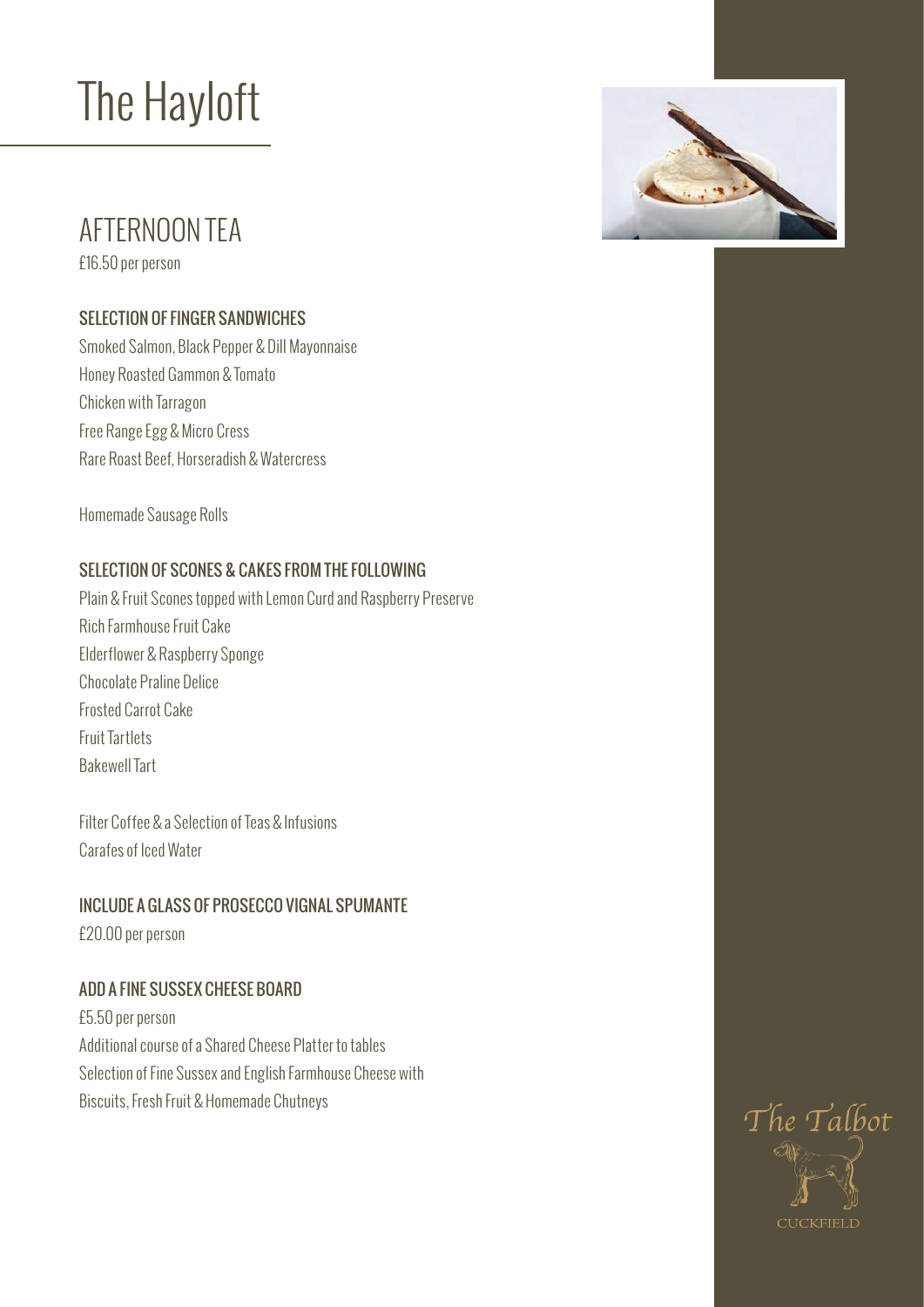### FINGER/STANDING BUFFET

£18.00 per person

#### Please select 8 items from the following to create your own bespoke buffet

#### COLD OPTIONS

Selection of Freshly Prepared sandwiches with a choice of fillings Selection of Floured Tortilla Wraps with choice of fillings Jamaican Jerk Chicken and Sweet Pepper Skewers Tomato, Mozzarella and Basil Bruschetta (v) Sweet Pepper, Chive & Mushroom Tortilla with Spiced Tomato Sauce (v) Cocktail Bagels topped with Smoked Mackerel & Prawn Mousse Fresh Seasonal Vegetable Crudités with a Selection of Dips (v) Marinated Prawn Kebab with Pineapple & Chilli Salsa Cajun Salmon Skewers Cocktail Sausages with a Honey & Mustard Glaze Onion Bhajis with chopped Onion & Cumber Salad Olive Breads topped with Tapenade & Basil Homemade Scotch Eggs Picked Ham Hock on Tomato Toast

#### HOT OPTIONS

Thai Spiced Seafood Croquettes with Sweet Chilli & Cucumber Dip Oriental Dim Sum with Soy & Spring Onion (v) Falafel with Hummus (v) Lemon & Ginger Chicken Fillet Kebabs Mini Peppered Steak Pies in Puff Pastry Chickpea and Harissa Fritters (v) Seasoned Potato Wedges with HP Sauce Lamb and Mint Skewers Cocktail Vegetable Samosas with Yoghurt & Mint (v) Crispy Potato Wedges with a HP Sauce (v) Oriental Dim Sum with Soy & Spring Onion (v) Hickory Smoked Chicken and Chorizo Breaded Chicken Goujons Mini Burgers

Include a Selection of Finger Desserts & Pastries £3.50 per person



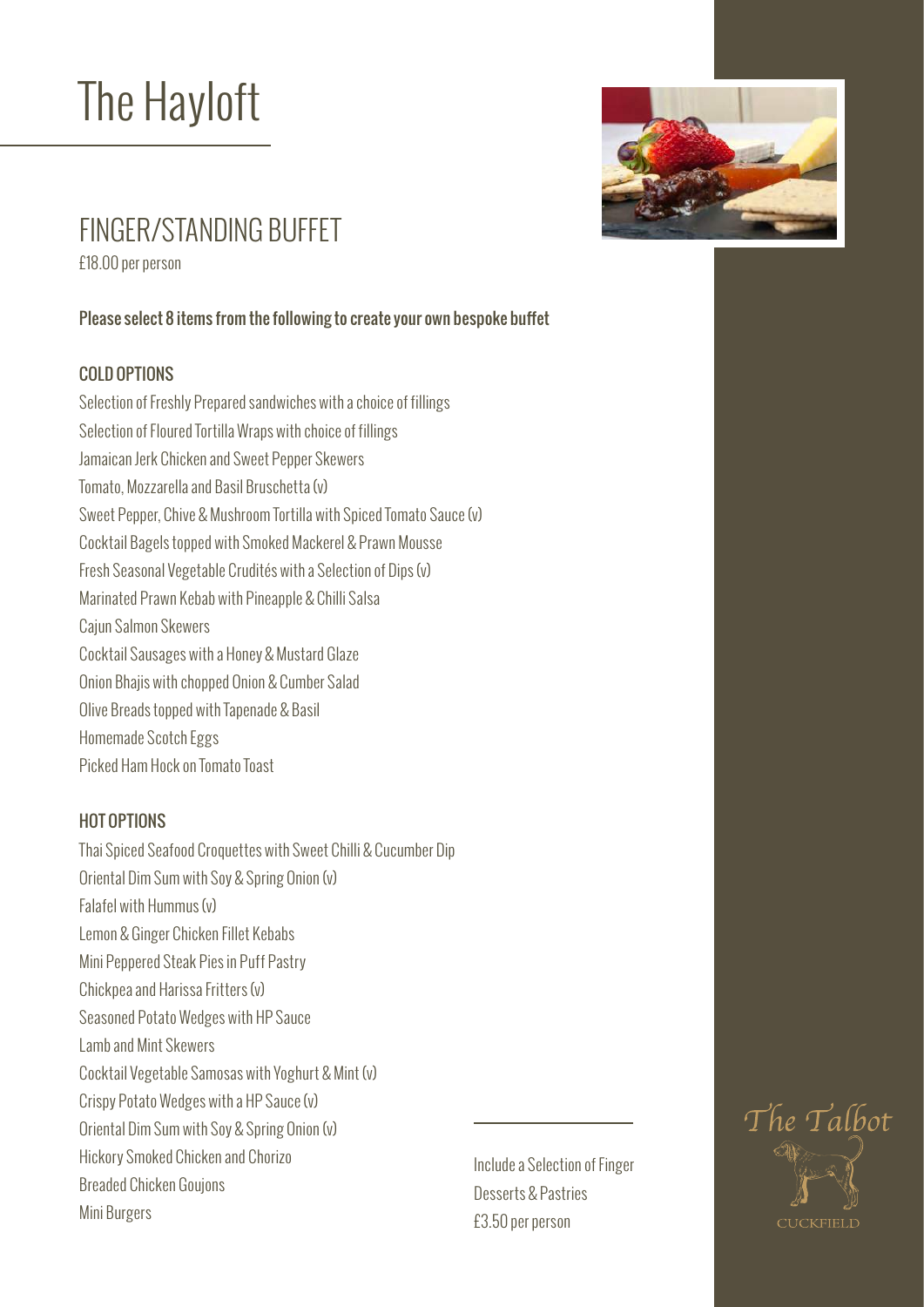

### HOT STANDING/SEATED BUFFET

£18.00 per person

#### Please select 2 of the following plus a Vegetarian Option to create your own bespoke buffet

Chicken Fillet with Chestnut Mushrooms in a Tarragon Sauce Braised Blade of British Beef in Bourguignon Sauce Roasted Salmon Fillet on a Bed of Chilli Mediterranean Vegetables Moroccan Spiced Lamb Tagine with Apricots & Toasted Almonds Chargrilled Chicken & Chorizo in a Spiced Tomato Sauce Classic Steak, Harveys and Mushroom Pie Whole Roasted Gammon with Chargrilled Fresh Pineapple and Pickled Fennell Wild Mushroom Risotto topped with Shaved Parmesan Chargrilled Pork Loin Steak with Roasted Braeburn Apple Roasted Plum Tomato Tart with Onion Marmalade Roasted Mediterranean Rigatoni Bake topped with a Parmesan & Herb Crust

All served with a Selection of Seasonal Vegetables, Potatoes or Braised Basmati Rice

Add a selection of Desserts £4.50 per person

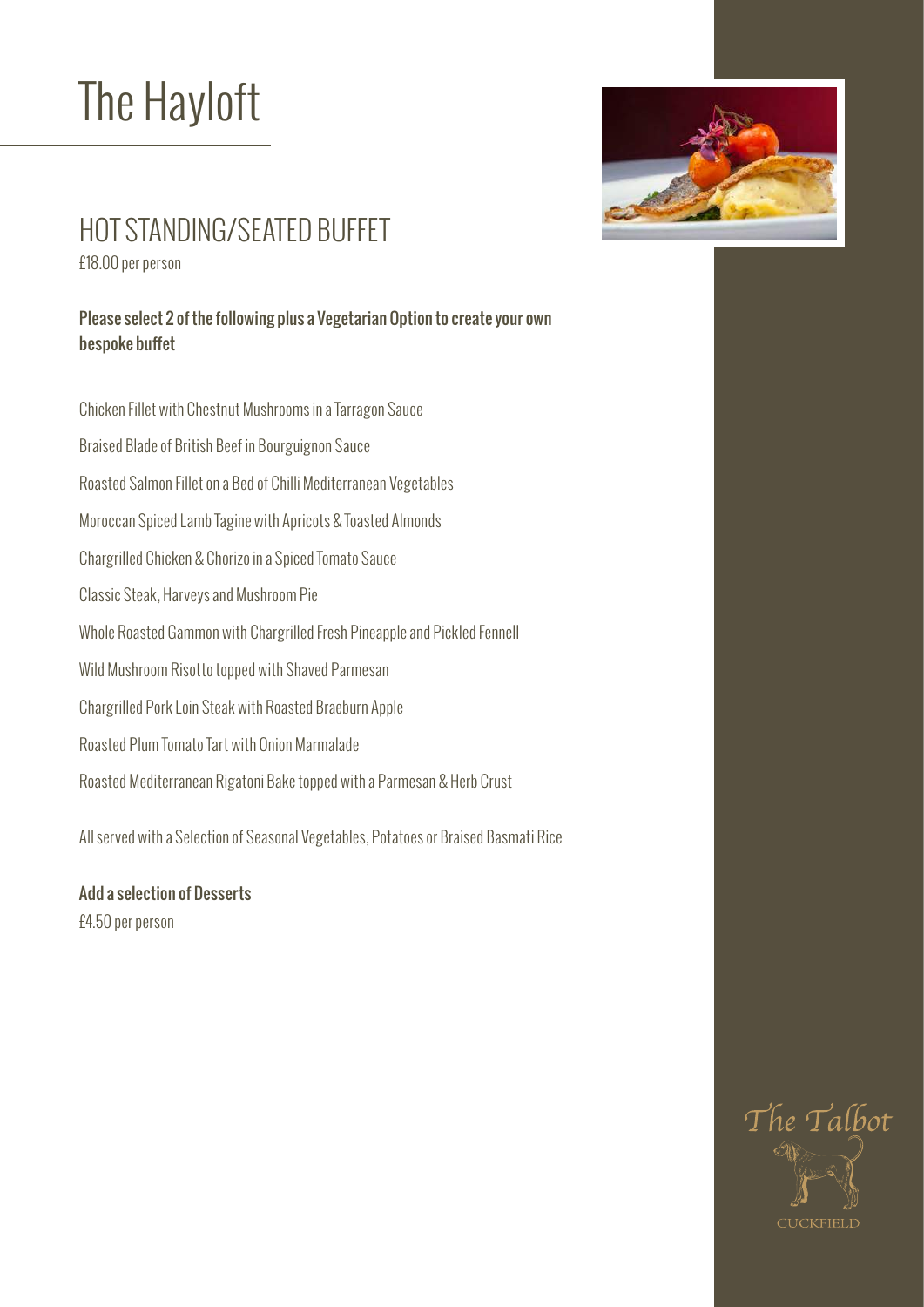

### PRIVATE SUNDAY ROAST AT THE HAYLOFT

£13.50 per person (£8.00 under 12's) (Minimum 30 people)

#### Please choose 2 of the following (pre orders required)

12 hour Roasted Topside of British Beef Pork Loin with Roasted Apples Rolled Leg of English Lamb Roasted Chicken Breast with Thyme & Lemon Stuffing Honey Roasted Whole Gammon Braised Blade of Beef Whole Crown of Turkey Fennell, Lentil & Chickpea Loaf

All served with Steamed and Roasted Vegetables Duck Fat Roasted Potatoes Yorkshire Pudding & Red Wine Gravy

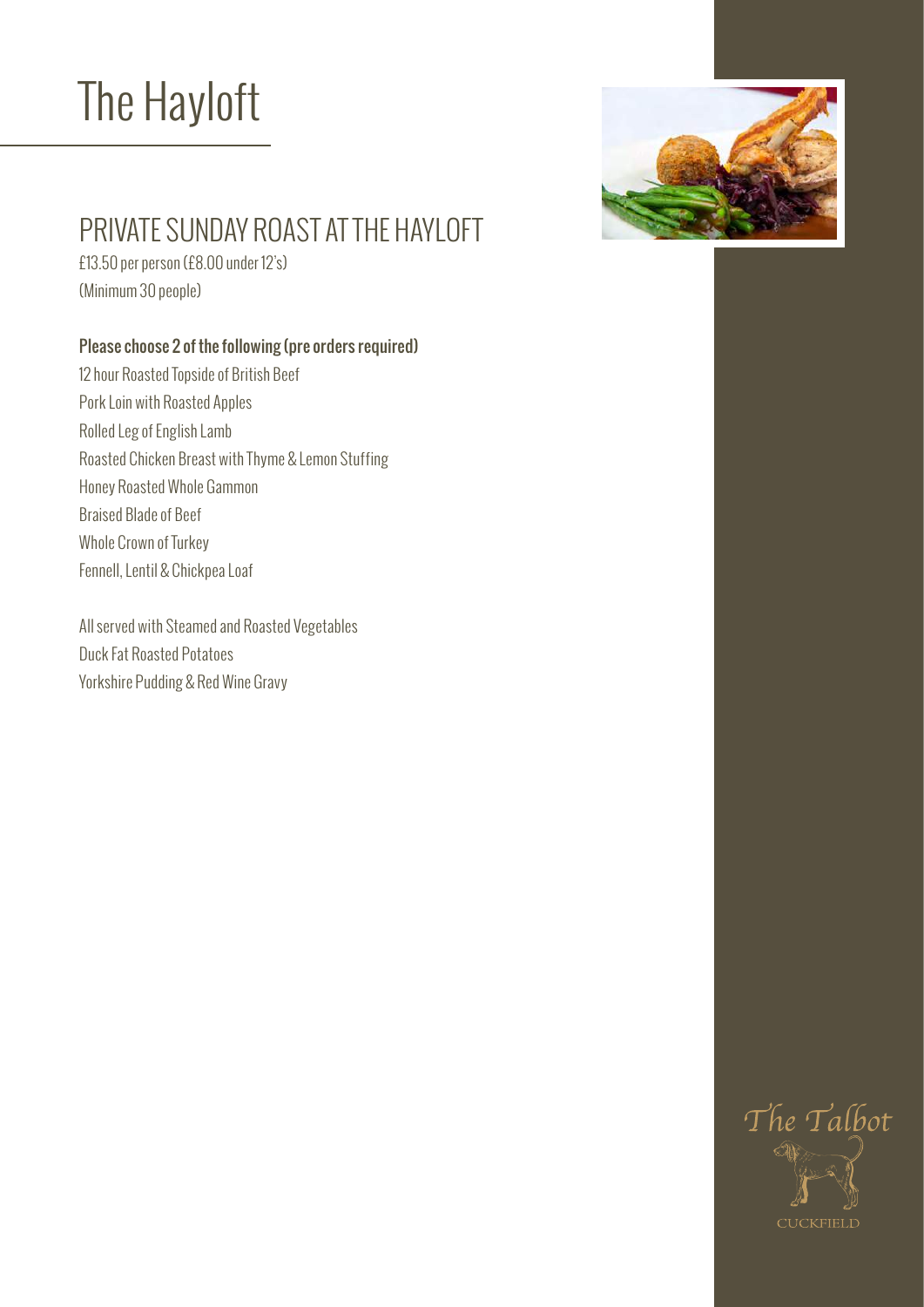

### PRIVATE DINING @ THE HAYLOFT

#### Please select 2 choices for your guests – pre orders required

#### TO START

Tomato & Roasted Red Pepper Soup, Garlic Croutes (V) Goats Cheese, Sunblushed Tomato, Olive and Spinach Tart, Rocket Salad and Basil Dressing (V) Ham Hock & Chicken Terrine, Homemade Piccalilli, Celeriac Remoulade and Toasted Sourdough Chicken Liver Parfait, Red Onion Jam, Toasted Brioche & Red Wine Syrup Beetroot Cured Salmon, Buckwheat Blinis, Burnt Avocado and Lemon Gel

#### TO ENJOY

Braised Shoulder of Lamb, Confit Potato, Braised Red Cabbage with Apple & Rosemary Jus Chicken Fillet, wrapped with Parma Ham, Leek and Wholegrain Mustard Cream, Creamed Potatoes, and Sautéed Garlic Green Beans

6 hour Braised 10oz Blade of Beef, Rich Bourguignon Sauce, Sautéed New Potatoes, Tender Stem Broccoli Salmon, Spinach and Fennel Wellington, Saffron Mash, Tender Stem Broccoli and Dill Veloute Orange Glazed Confit Duck Leg, Sautéed Green Beans, Dauphinoise Potatoes, Orange Scented Jus Butternut Squash, Parsnip and Celeriac Gratin, Basil Crust, Roasted Cheery Vine Tomatoes and Basil Pesto

#### TO FINISH

Apple & Cinnamon Crumble, Vanilla Ice Cream Chocolate Praline Delice, Orange Sorbet and Chocolate Soil Raspberry Cheesecake, Ginger Crumb and Raspberry Powder Sticky Toffee Pudding, Caramelised Pear, Clotted Cream Chocolate Nemesis, Salted Caramel and Honeycomb Ice Cream English Cheeseboard, Quince Jelly, Apple and Artisan Biscuits

#### ALSO INCLUDED

Selection of Warm Breads with Olive Oil, Aged Balsamic and Salted Butter 100% Arabica Filter Coffee and Chocolates

| £29.50 | <b>Three Courses</b> |
|--------|----------------------|
| £23.50 | <b>Two Courses</b>   |

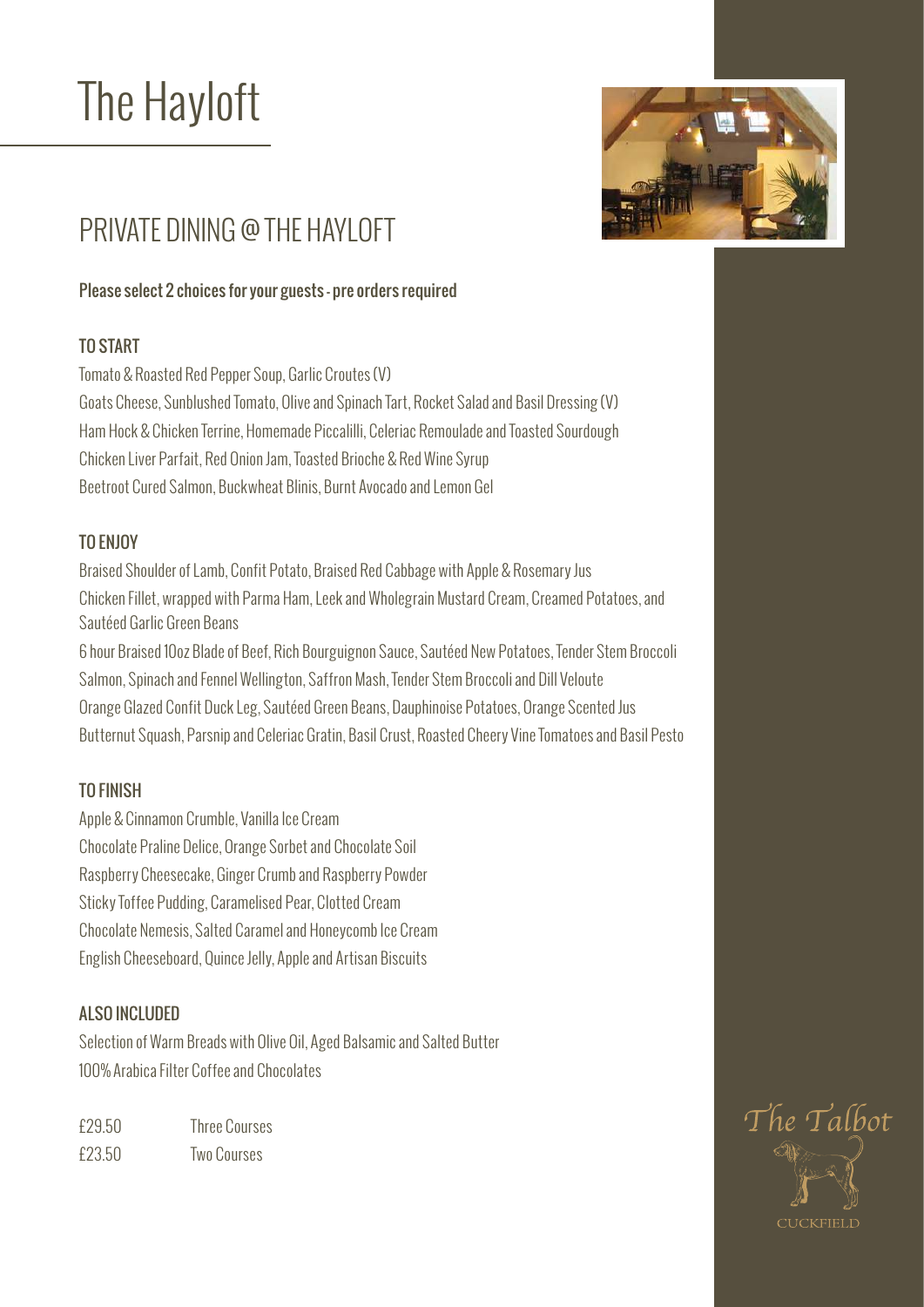

### INCLUDED IN THE ABOVE MENUS

Private use of The Hayloft with Pay or Account bar facility All Crockery & Cutlery Occasional Tables and Chairs Dedicated service staff All Glassware

All dietary requirements will of course be catered for

All menus are of course samples, however we would be delighted to design a bespoke menu to suit your individual requirements and tastes.

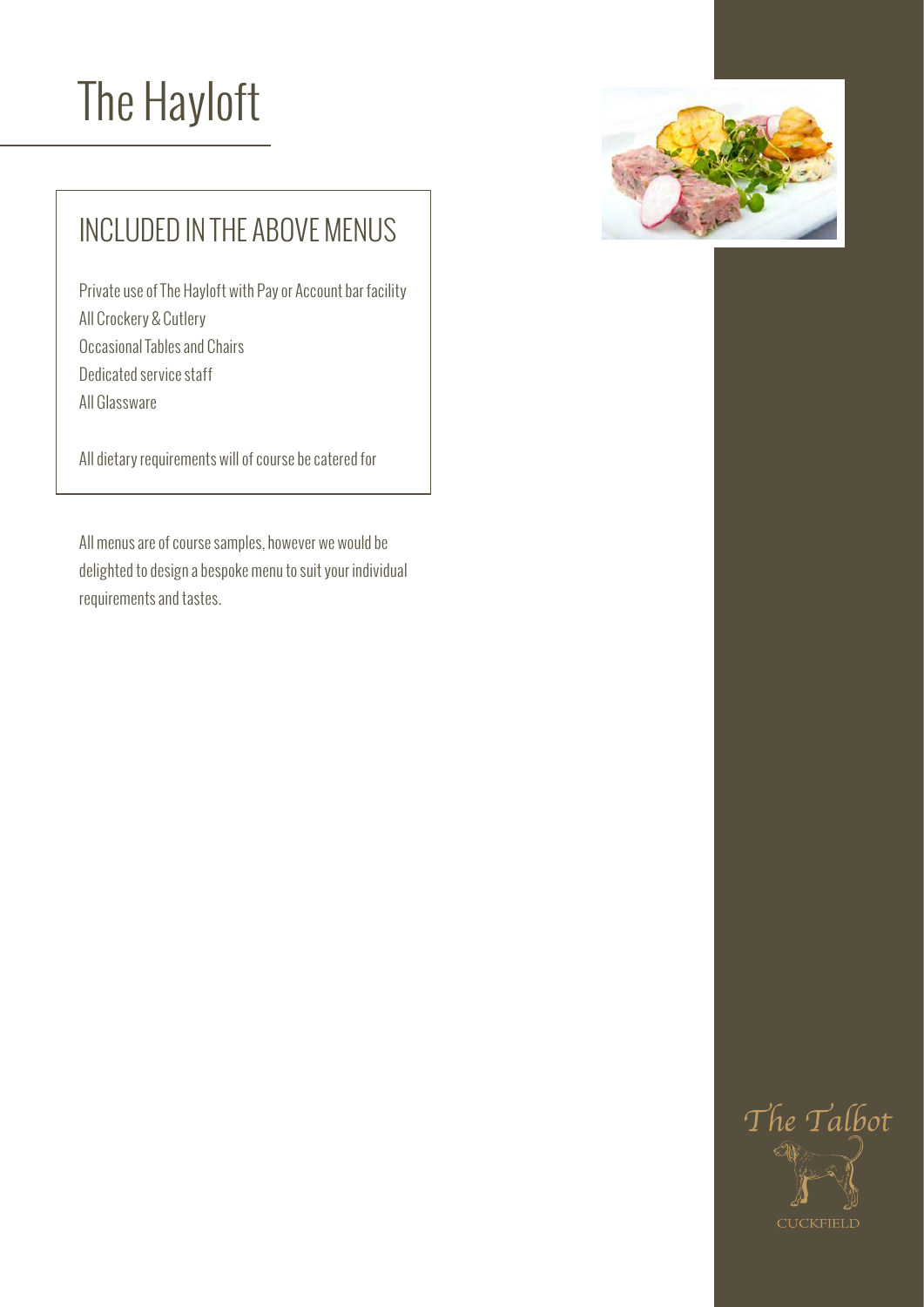

### WEDDING PACKAGE 2015

#### TO START

Mezze Sharing Platter of Continental Meats, Chargrilled Vegetables, Marinated Olives, Stuffed Vine Leaves, Bocconcini, Hummus, Rockets and Shaved Parmesan

Red Wine Poached Pear with Roasted Walnuts & Barkham Blue Cheese, Shallot Vinaigrette

Sussex Ham Hock Terrine, Celeriac Remoulade with Apple & Sage Puree, Apple Beignets, and Air Dried Apple Crisps

Salad of Sussex Feta, Oven Dried Tomatoes and Marinated Olives with Rocket Pesto and Ciabatta Crisp

Confit Duck Fritter, Duck Crackling, Roasted Plums, Shoestring Vegetables, Sesame & Soy Dressing

Spiced Roasted Squash & Lentil Soup Parmesan Croutons and Vegetable Crisps

#### TO ENJOY

Organic Chicken Breast stuffed with Parma Ham & Wild Mushrooms, Crispy Sage Leaves, Fondant Potato, Seasonal Vegetables and a Tarragon Jus

Braised Blade of Sussex Beef with a Horseradish Rosti Potato and Baby Vegetables Slow Cooked Lamb Rump, Chickpea & Mint Puree, Redcurrant Jus, Savoy Cabbage & Dauphinoise Potatoes

Mediterranean Vegetable & Mozzarella Filo Wrap, Chilli & Sun Dried Tomato Sauce

Trio of Butchers Sausages, Rich Port & Onion Gravy, Creamed Champ Potatoes, Braised Red Cabbage with Braeburn Apple

Confit Gressingham Duck Leg, Roasted Plums, Sautéed Pak Choi and Creamed Potato

Organic Saddleback Pork Loin Steak, Air Dried Apple, Roasted Conference Pear, Scrumpy Cider Jus

Individual Asparagus & Plum Tomato Tart, Roasted Onion Confit

Steak, Mushroom & Guinness Pie, Onion & Thyme Gravy, Champ Potatoes, Braised Savoy Cabbage & Pancetta

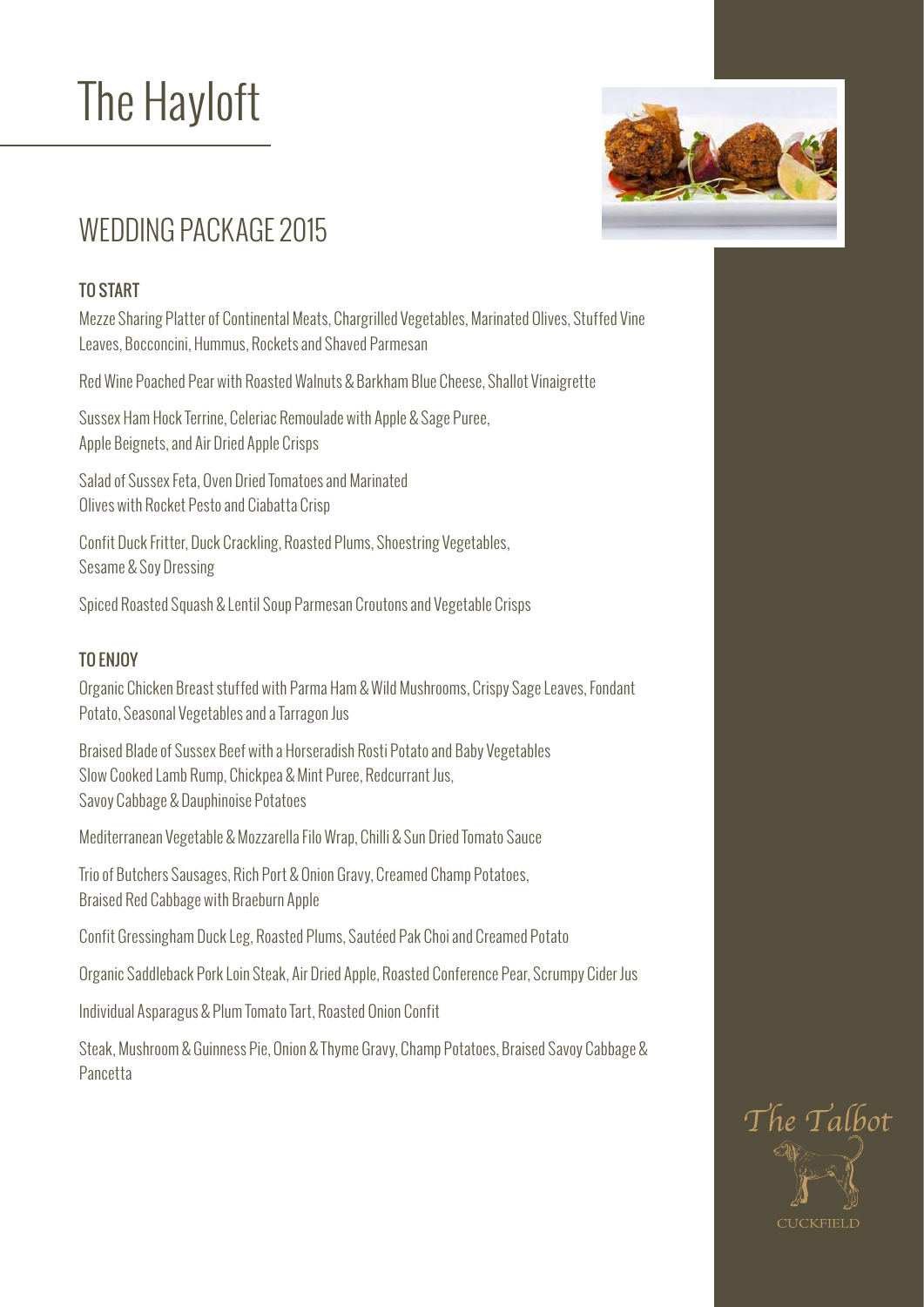#### TO FINISH

Raspberry and Lemon Posset with a Vanilla Polenta Biscuit Honey and Ginger Cheese Cake with Ginger Wine Syrup and Strawberries Orange Chocolate Brioche and Butter Pudding with Warm Tangerine Crème Anlgaise Pear and Ginger Beer Delice served with Blackberry Compote Individual Vanilla Cheesecake, Summer Berry Sauce, Basil Cream

### WEDDING PACKAGE

£39.50 per person

#### Price will include:

- Hire and full access to the Hayloft from 9.00am to 12.00am
- Welcome drink on arrival
- Choose from Pimms, Prosecco or Selection of Red & White Wines
- Formal round tables of 10
- Table number stands and numbers
- All white table linen and napkins
- All crockery, cutlery and glassware
- Service staff and event manager
- Coffee and Petit Fours



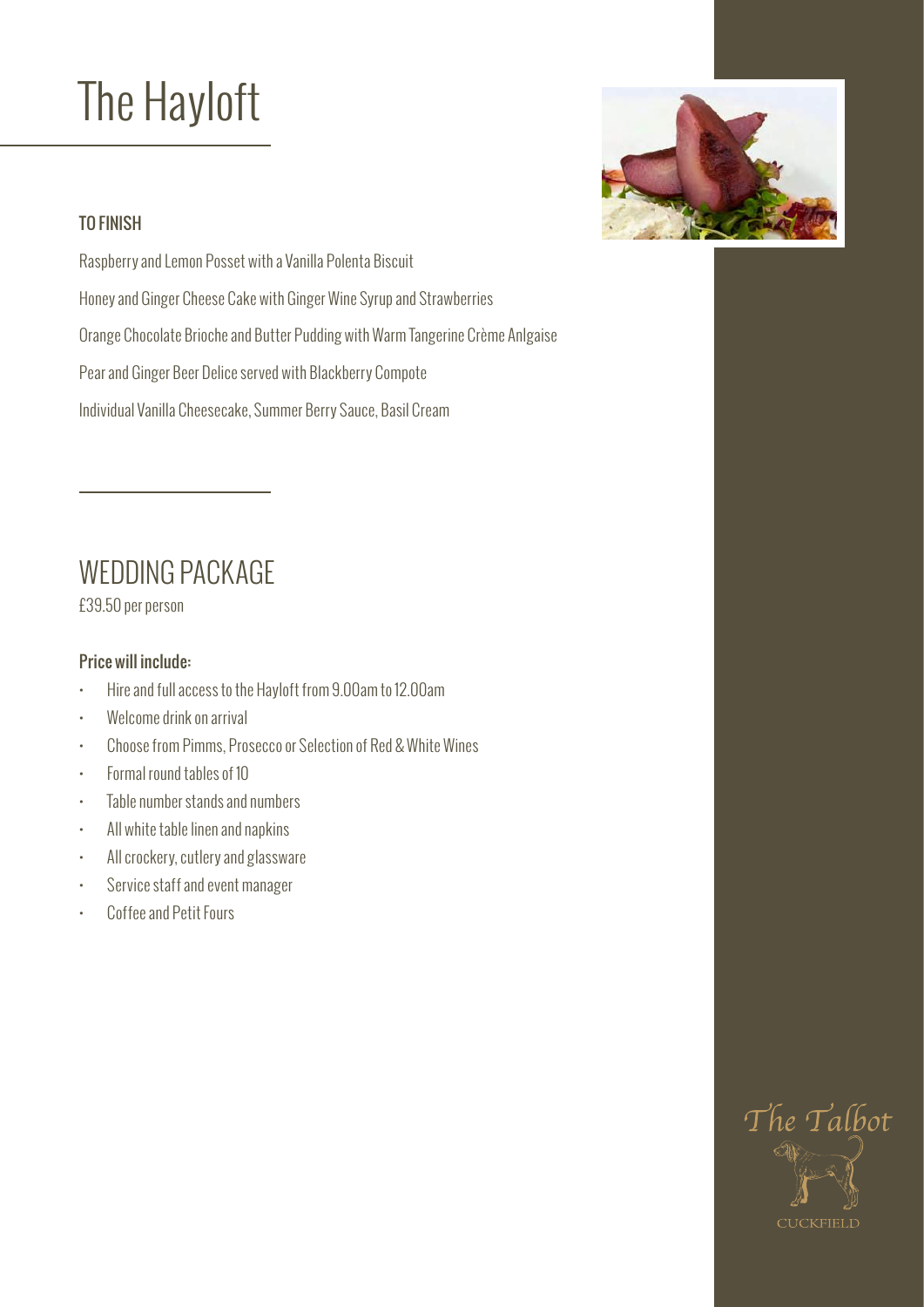

### SUPPLEMENTS

| £3.50 |
|-------|
|       |
| £3.50 |
|       |
| £9.50 |
|       |
|       |
| £4.50 |
|       |
|       |
|       |
|       |
|       |
| £7.50 |
|       |
|       |

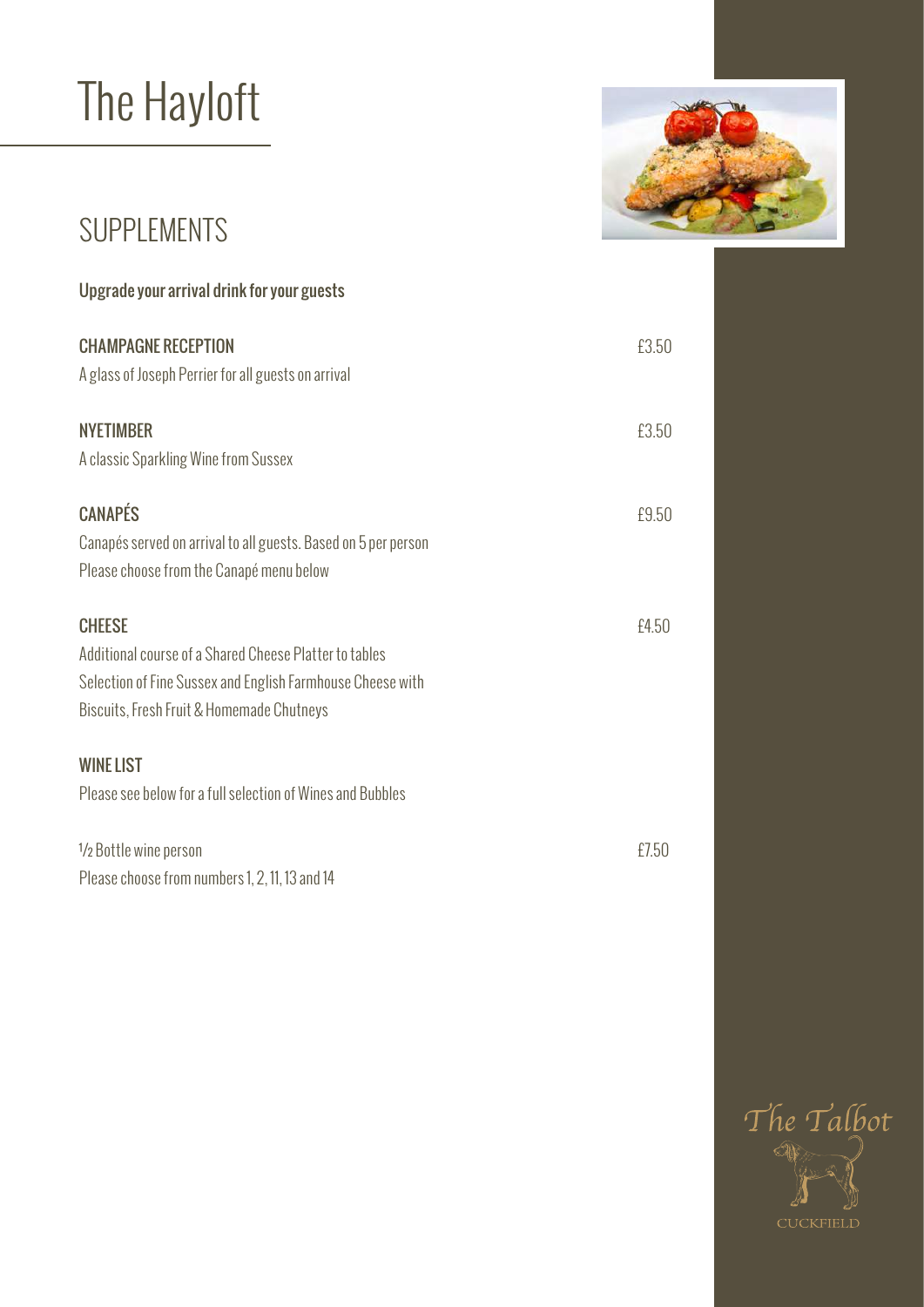### CANAPÉ MENU SELECTION

#### COLD CANAPÉS

Venison Carpaccio on Rye Bread with Red Onion Marmalade and Micro Cress Oriental Confit of Duck on Spiced Toasts Sussex Goats Cheese with Sautéed Wild Mushrooms & Black Olive Tapenade served on Crimson Pesto Scones Beetroot Carpaccio of Salmon with Lime Crème Fraiche English Asparagus Tartlets with Saffron Hollandaise & Roast Red Pepper Spanish Style Tortilla made with Free Range Eggs and Local Gammon Goats Cheese, Wild Mushroom, Black Olive Tapenade and Pesto Chargrilled Halloumi and Courgette with Tomato Hummus and Rocket Mini Caprese Salad on Garlic Bread Quails Egg and Tomato Confit on Mini Baguettes Red Thai Salmon Fish Cakes Parma Ham and Chive Croquettes Local Smoked Salmon Blinis with Quail Eggs and Caviar Aubergine, Tomato, Courgette and Anchovy Roulade

#### HOT CANAPÉS

Mini Sussex Beef Burgers with Tomato and Chilli Relish Tempura of Tiger Prawns with Tahini Shemins Curried Meatballs Spicy Tomato Sauce Ham, Egg & Chips (Quails Egg, Picked Ham and Potato Rosti with Tomato Sauce) Pea and Mint Croquette Sussex Rarebit with Harveys Beer & Sussex Cheddar Mini Spiced Salmon Bamboo with Tamarind Yoghurt Dip Goujons of Salmon with Lime and Sesame Yoghurt Dip Chicken Fillet Goujons with Chervil mayonnaise Asparagus Tartlets with Saffron Hollandaise Pea and Mint Croquette Breaded Risotto Balls with Sun-Dried Tomatoes Vegetable Spring Rolls with Japanese Sesame Dip Mini Crab and Sesame Rolls